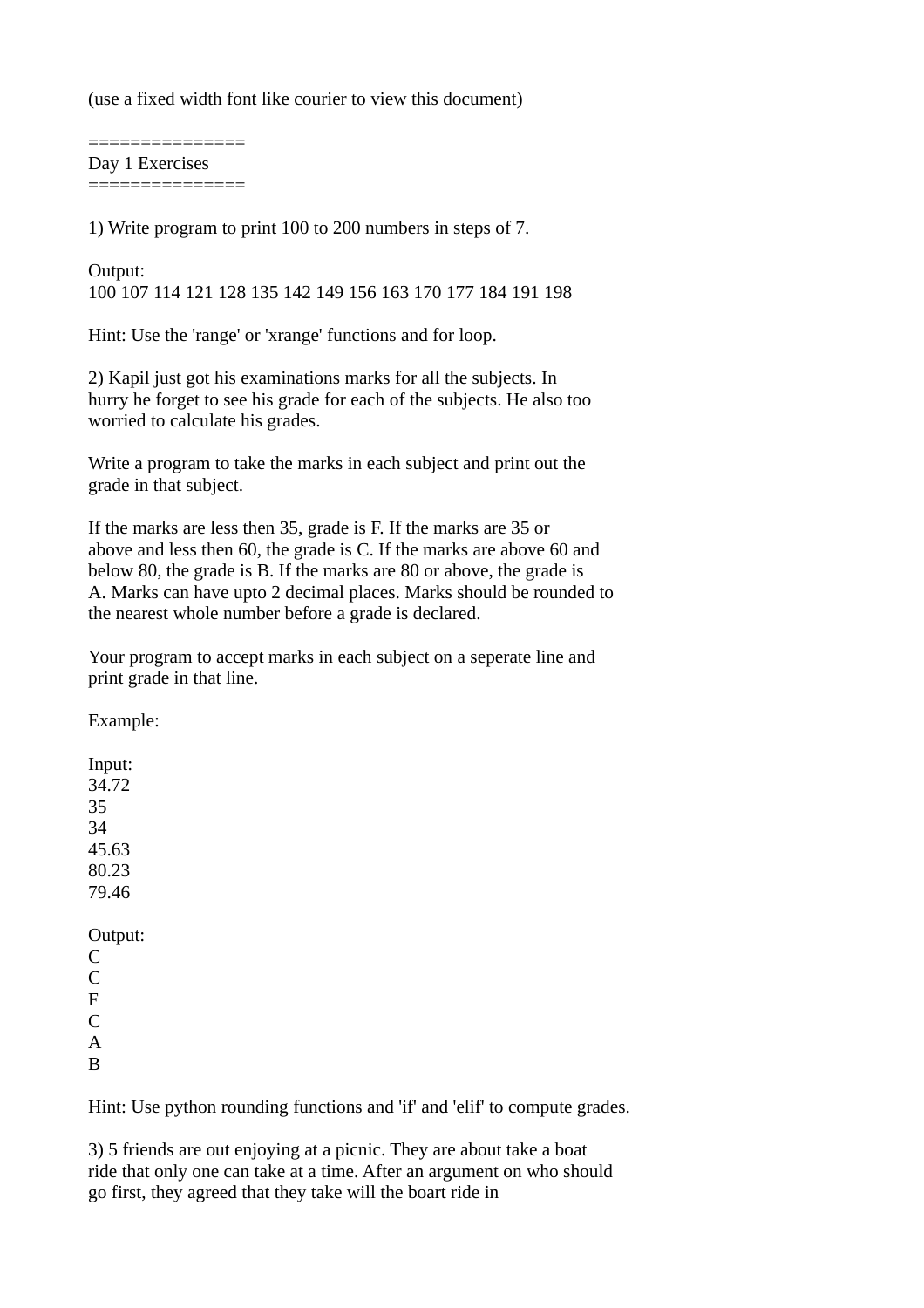alphabetical order of their names.

Write a program to take their names each on one line and print them back in a sorted order.

Example:

Input: anil rahim harita babu kapila

Output: anil babu harita kapila rahim

Hint: Use list sorting.

4) 5 year old Ramu is distributing sweets on his birthday. His wishes to distribute one sweet to each of his classmates. However, his classmates each want more than one and will trick him. So, Ramu enters into his computer the name of the person as soon as he gives a sweet to that person. Write a program to take a list of names and print how many sweets each person received.

Input will consist of one name on each line. End of input is marked by a blank line or EOF. You should output one line for each name. The line should contain the name followed by a space followed by the number of times the person took the sweet.

Example:

Input: hari babu ramu babu babu ramu Output (no particular order): hari: 1

babu: 3 ramu: 2

Hint: Use dictionaries.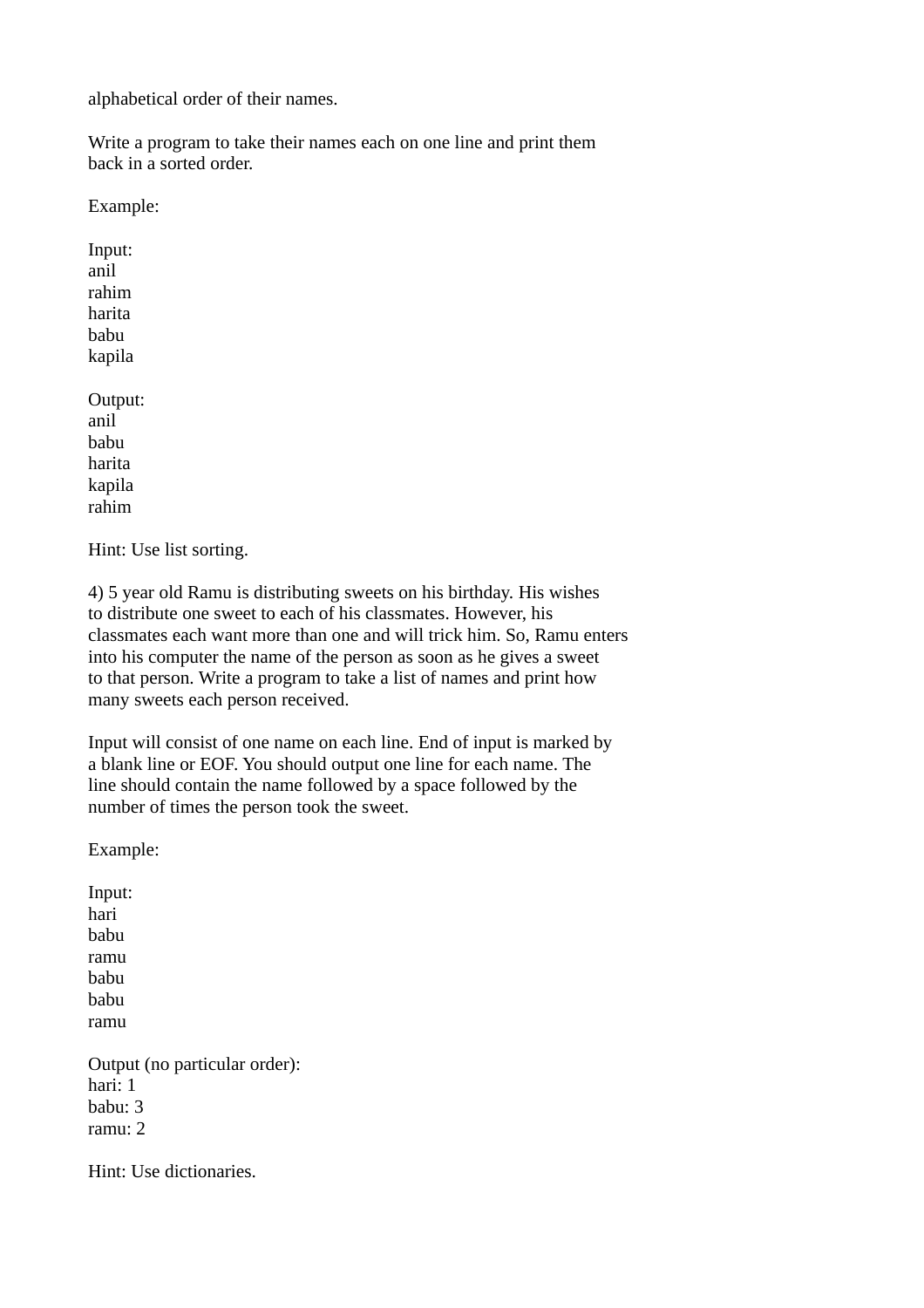5) Anand, Basha, Chandra and David are playing the game of rummy using two decks of cards. However, they start to suspect that Chandra with her supreme math skills is taking advantage of the cards that are not shuffled properly.

Write a program to randomly shuffle cards and distribute 13 cards each to the players.

There are 2 packs. Each pack has four suites: diamods(d), clubs(c), hearts(h) and spades(s). Each suite has 13 cards: ace(a), 2, 3, 4, 5, 6, 7, 8, 9, 10(t), jack(j), queen(q) and king(k). In addition each pack as a face joker(fj).

The output of the program should as follows. On each line, first print the player number followed by a colon then followed by the 13 cards the person has been distributed. Cards are seperated by a space.

Example:

Input: (nothing)

Output: 1: hj dt s3 d4 h9 s7 s2 s3 h4 h8 dj fj hq 2: s2 s3 h4 h8 dj fj hq hj d2 s3 d4 h9 s7 (similarly for remaining two players)

Hint: Use list shuffling from 'random'. Even better, shuffle the list yourself using other methods from 'random' package.

6) Read through the python tutorial at python.org.

=============== Day 2 Exercises ===============

1) Write a program to open GUI window with title 'Free Software, Free Society'. The window title bar should have a close button. Clicking on the close button should terminate the program.

+-----------------------------+---+ | Free Software, Free Society | X | +-----------------------------+---+ | | | | | | | | +---------------------------------+

2) Write a GUI program that looks as follows:

+-----------------------+---+